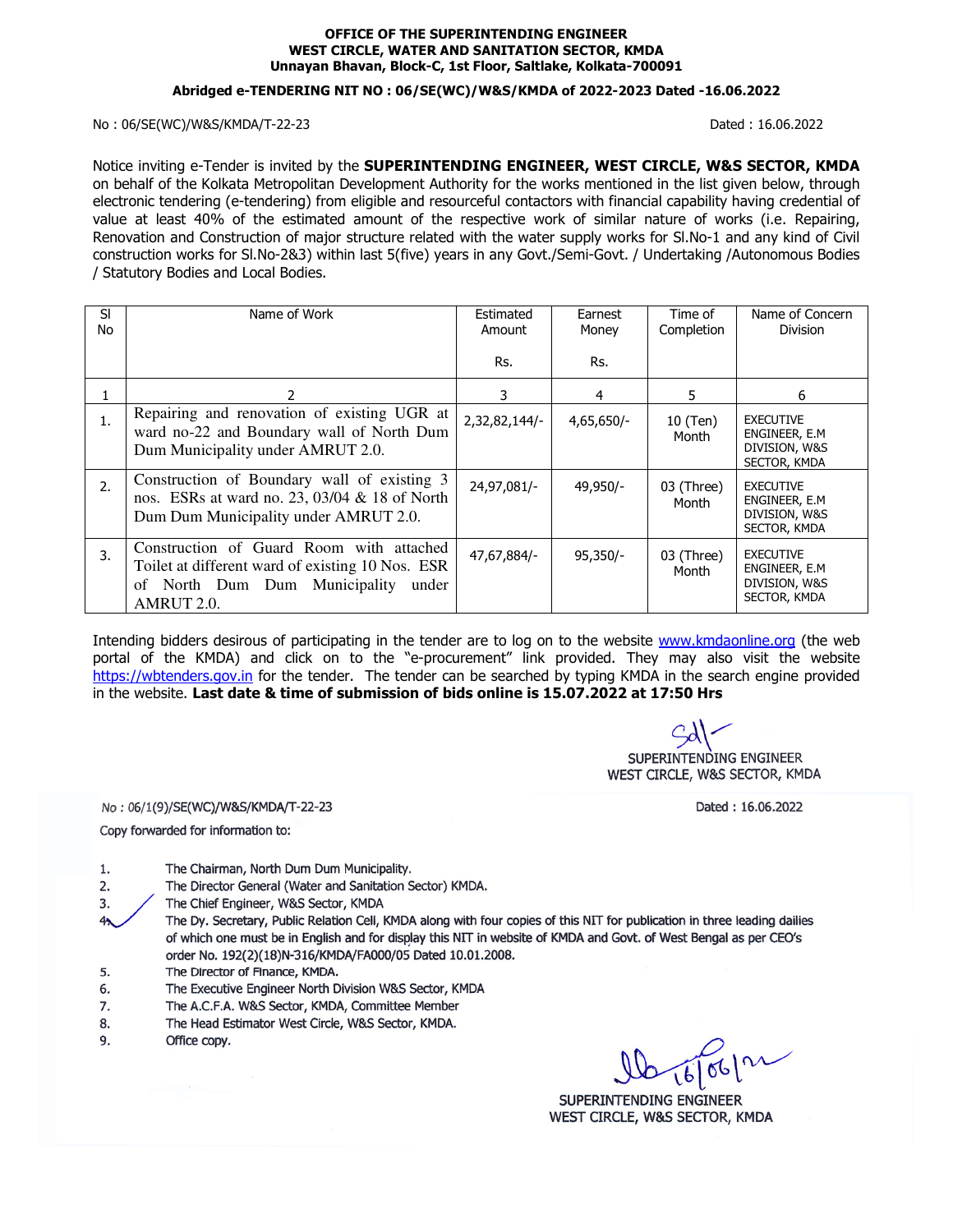#### **OFFICE OF THE SUPERINTENDING ENGINEER WEST CIRCLE, WATER AND SANITATION SECTOR, KMDA Unnayan Bhavan, Block-C, 1st Floor, Saltlake, Kolkata-700091**

#### **Detailed e-TENDERING NIT NO : 06/SE(WC)/W&S/KMDA of 2022-2023 Dated -16.06.2022**

No : 06/SE(WC)/W&S/KMDA/T-22-23 Dated : 16.06.2022

Notice inviting e-Tender is invited by the **SUPERINTENDING ENGINEER, WEST CIRCLE, W&S SECTOR, KMDA** on behalf of the Kolkata Metropolitan Development Authority for the works mentioned in the list given below, through electronic tendering (e-tendering) from eligible and resourceful contactors with financial capability having credential of value at least 40% of the estimated amount of the respective work of similar nature of works (i.e. Repairing, Renovation and Construction of major structure related with the water supply works for Sl.No-1 and any kind of Civil construction works for Sl.No-2&3) within last 5(five) years in any Govt./Semi-Govt. / Undertaking /Autonomous Bodies / Statutory Bodies and Local Bodies.

| SI<br>No | Name of Work                                                                                                                                        | Estimated<br>Amount | Earnest<br>Money | Time of<br>Completion | Name of Concern<br><b>Division</b>                                  |
|----------|-----------------------------------------------------------------------------------------------------------------------------------------------------|---------------------|------------------|-----------------------|---------------------------------------------------------------------|
|          |                                                                                                                                                     | Rs.                 | Rs.              |                       |                                                                     |
|          |                                                                                                                                                     | 3                   | 4                | 5.                    | 6                                                                   |
| 1.       | Repairing and renovation of existing UGR at<br>ward no-22 and Boundary wall of North Dum<br>Dum Municipality under AMRUT 2.0.                       | 2,32,82,144/-       | $4,65,650/-$     | 10 (Ten)<br>Month     | <b>EXECUTIVE</b><br>ENGINEER, E.M.<br>DIVISION, W&S<br>SECTOR, KMDA |
| 2.       | Construction of Boundary wall of existing 3 nos<br>ESRs at ward no. 23, 03/04 $&$ 18 of North Dum<br>Dum Municipality under AMRUT 2.0.              | 24,97,081/-         | 49,950/-         | 03 (Three)<br>Month   | <b>EXECUTIVE</b><br>ENGINEER, E.M.<br>DIVISION, W&S<br>SECTOR, KMDA |
| 3.       | Construction of Guard Room with attached<br>Toilet at different ward of existing 10 Nos ESR<br>of North Dum Dum Municipality<br>under<br>AMRUT 2.0. | 47,67,884/-         | $95,350/-$       | 03 (Three)<br>Month   | <b>EXECUTIVE</b><br>ENGINEER, E.M.<br>DIVISION, W&S<br>SECTOR, KMDA |

# **If the bid value is 80% or less of the estimated amount, the L1 bidder will have to submit additional performance security @10% of tendered amount before issuance of Work Order, failing which EMD will be forfeited and the tender will be terminated.**

#### **Eligibility Criteria:**

i) Intending tenderers should produce Credentials of similar nature of work (i.e. Repairing, Renovation and Construction of major structure related with the water supply works for Sl.No-1 and any kind of Civil construction works for Sl.No-2&3) in single tender of the minimum value of 40% of the estimated amount put to tender during last 5(five) years prior to the date of issue of this tender notice in any Govt./Semi-Govt. / Undertaking /Autonomous Bodies / Statutory Bodies and Local Bodies; or,

ii) Intending tenderers should produce Credentials of similar nature of work (i.e. Repairing, Renovation and Construction of major structure related with the water supply works for Sl.No-1 and any kind of Civil construction works for Sl.No-2&3) in 2 (two) tenders, each of the minimum value of 30% of the estimated amount put to tender during last 5(five) years prior to the date of issue of the tender noticein any Govt./Semi-Govt. / Undertaking /Autonomous Bodies / Statutory Bodies and Local Bodies; or,

iii) Intending tenderers should produce credentials of one single running work of Credentials of similar nature of work (i.e. Repairing, Renovation and Construction of major structure related with the water supply works for Sl.No-1 and any kind of Civil construction works for Sl.No-2&3) which has been completed to the extent of 80% or more and value of which is not less than the desired value at i) above. In case of running worksin any Govt./Semi-Govt. / Undertaking /Autonomous Bodies / Statutory Bodies and Local Bodies, only those tenderers who will submit the certificate of satisfactory running work from the concerned executive Engineer, or equivalent competent authority with required credentials will be eligible for the tender in the required certificate it should be clearly stated that the work is in progress satisfactorily and also that no penal action has been initiated against the executed agency, i.e., the tenderer.

Intending bidders desirous of participating in the tender are to log on to the website www.kmdaonline.org (the web portal of the KMDA) and click on to the "e-procurement" link provided. They may also visit the website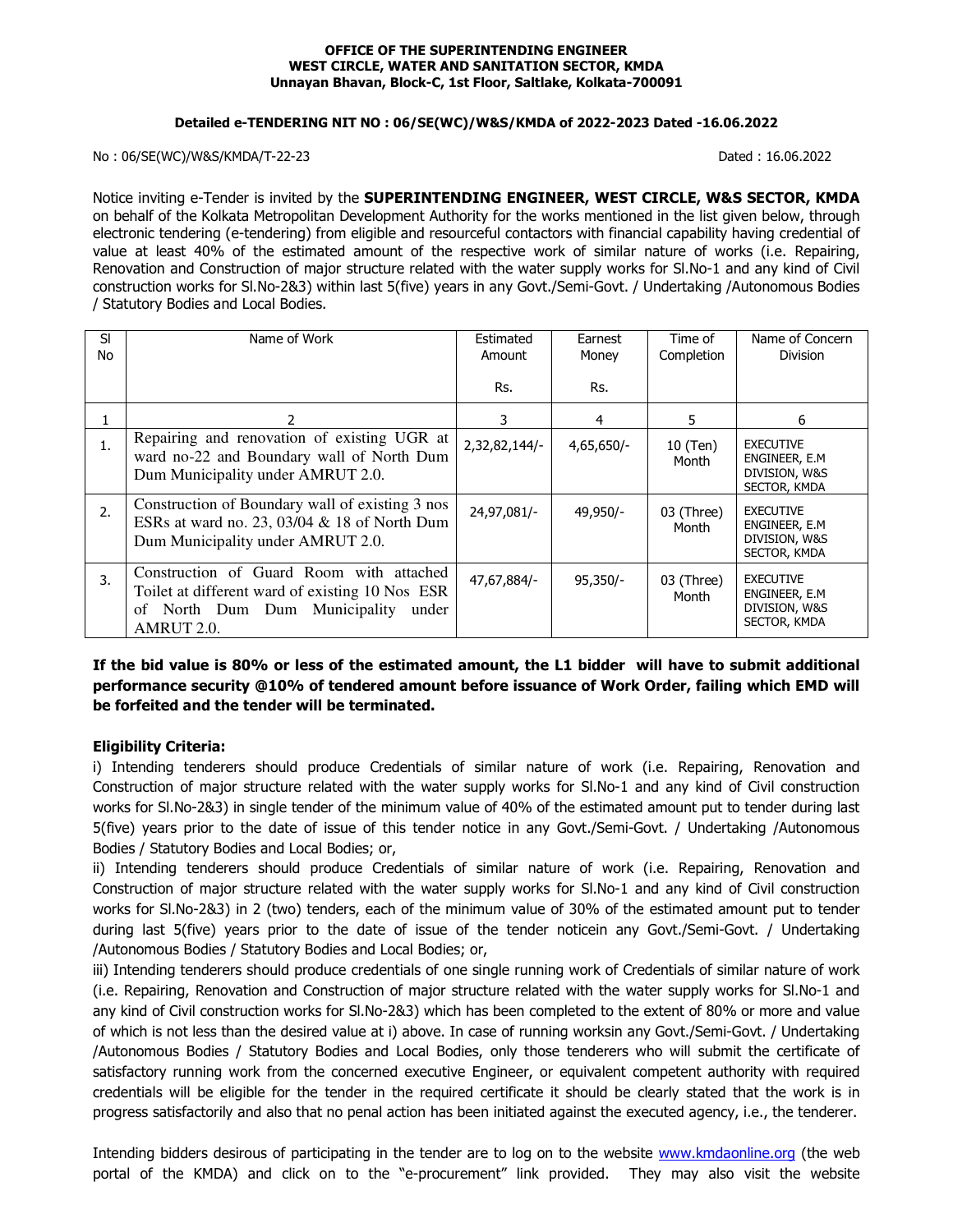https://wbtenders.gov.in for the tender. The tender can be searched by typing KMDA in the search engine provided in the website.

Bidders willing to take part in the process of e-tendering are required to obtain Digital Signature Certificate (DSC) from any authorized Certifying Authority (CA) under CCa, Govt. of India (viz. NIC, nCode Solution, Safescrypt, e-Mudhra, TCS, MTNL, IDRBT) DSC is given as a USB e-Token. After obtaining the Class 2 or Class 3 Digital Signature Certificate (DSC) from the approved CA they are required to register the fact of possessing the Digital Signature Certificates through the registration system available in the website.

Tenders are to be submitted online and intending bidders are to download the tender documents from the website stated above, directly with the help of the e-Token provided. This is the only mode of collection of tender documents. Details of submission procedure are given below under "General terms and conditions and information".

### **Last date & time of submission of bids online is 15.07.2022 at 17:50 Hrs**

The intending bidder must read the terms and conditions of the NIT carefully. He should particularly go through the eligibility criteria required and satisfy himself of the requirements for eligibility. He should only submit his bid if the considers himself eligible and he is in possession of all the documents required.

All information posted on the website consisting of NIT and related documents, Form No I, BOQ, Corrigendum etc. and Drawings if any, shall from part of the tender document.

#### **General Terms and Conditions and Information**

#### 1. **Eligibility for participation:**

Bonafide Contractors, Registered Engineers Co-operative Societies and Partnership firms registered with the State Government are eligible to participate, depending on the criteria as detailed below.

#### **2. Submission of Tenders**

#### **2.1 General process of submission**

Tenders are to be submitted online through the website stated. All the documents uploaded by the Tender Inviting Authority form an integral part of the contract. Tenderers are required to upload all the tender documents along with the other documents, as asked for in the tender, through the above website within the stipulated date and time as given in the Tender. Tenders are to be submitted in two folders at a time for each work, one is Technical Proposal and the other is Financial Proposal. The tenderer shall carefully go through the documents and prepare the required documents and upload the scanned documents in Portable Document Format (PDF) to the portal in the designated locations of Technical Bid. He needs to fill up the rates of items / percentage in the BOQ, downloaded for the work, in the designated Cell and upload the same in designated location of Financial Bid. The documents uploaded are virus scanned and digitally signed using the Digital Signature Certificate (DSC). Tenderers should specifically take note of all the addendum / corrigendum related to the tender and upload the latest documents as part of the tender.

#### **2.2 Technical Proposal**

The Technical Proposal should contain scanned copies and / or declarations in the following standardized formats in two covers (folders).

- **A. Technical File (Statutory Cover) containing:**
- i. Application for Tender (Vide Form-1) (to be submitted in 'Forms' folder)
- ii. Notice Inviting Tender (NIT)(to be submitted in 'NIT' folder)
- iii. Earnest Money Deposit (EMD) Earnest Money will be deposited by the bidder electronically: online through his net banking enabled bank account, maintained at any bank **or** offline through any bank by generating NEFT/RTGS Challan from the e-tendering portal. Intending Bidder will get the Beneficiary details from e-tender portal with the help of Digital Signature Certificate and may transfer the **EMD** from their respective bank as per the Beneficiary Name and Account No., Amount, Beneficiary Bank Name (ICICI ) and IFSC Code and also e-procurement Ref. No.

**If the L1 bidder does not agree to execute the job after opening of Bid, the Earnest Money will be forfeited without any further intimation and may be construed as an attempt to disturb the tendering process and dealt with accordingly legally including debarment upto 3(three) years of the Bidder.**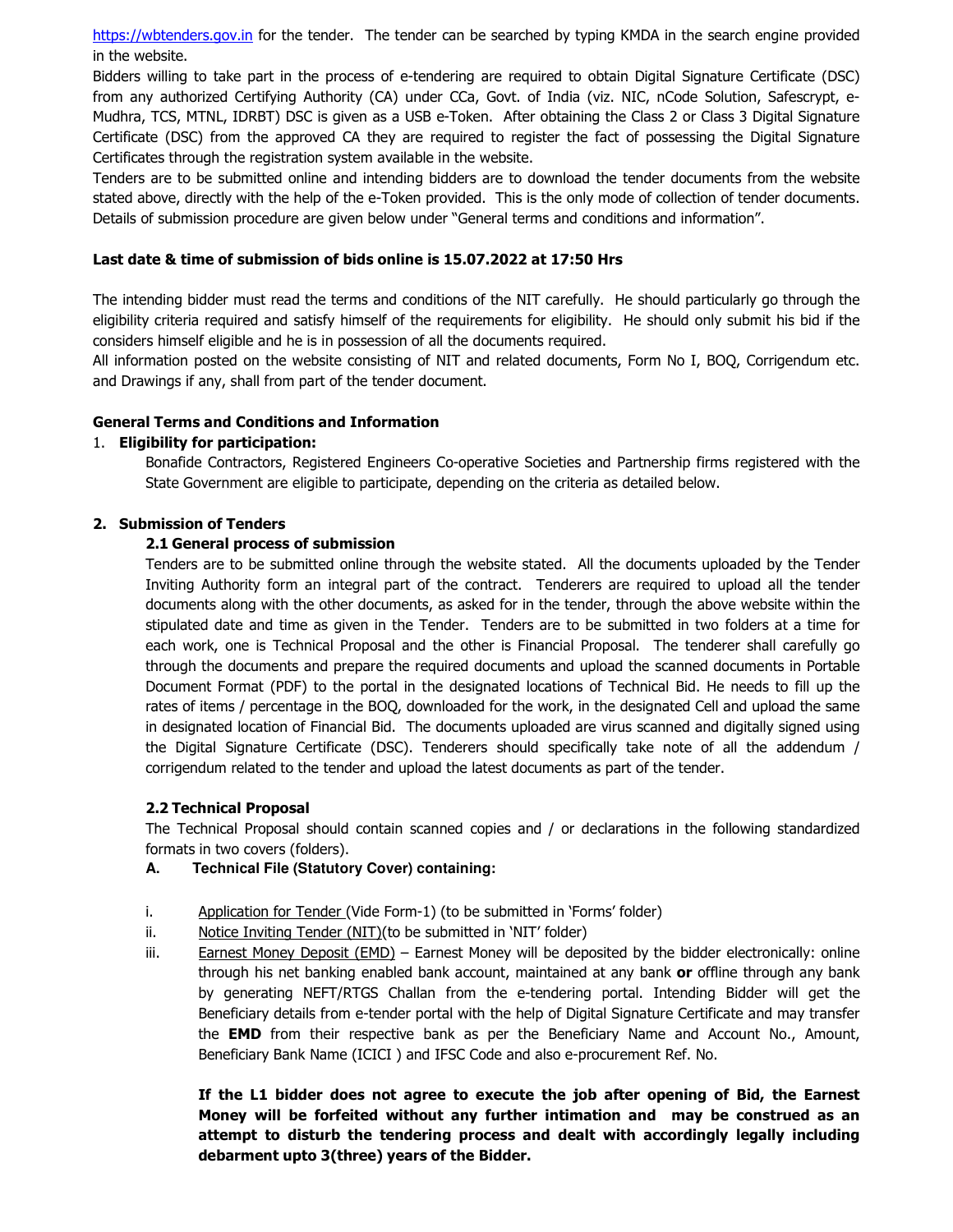iv. Scanned Copy of One affidavit before Notary will have to be submitted for each serial mentioning the correctness of the documents and a declaration of penalty debarment etc. faced by him under any Govt. /Semi-Govt./Autonomous body/Institution online at desired location. (as per Format Attached) **Note: Tenders will be summarily rejected if any item in the statutory cover is not** 

# **B. Tenderer should upload following Documents in "All Other Important Documents" Folder in Statutory Cover**

### **i. Certificates:**

**uploaded.** 

1) Valid trade License.

2) Declaration of Affidavit.

3) Professional Tax (PT) submission Challan and PAN Card details. Application for such addressed to the competent authority may also be considered.

4) GST Registration Certificate.

5) Bank Solvency Certificate of 10% of estimated amount from any Scheduled Bank valid for 1(one) year upto date of NIT.

6) IT Return and Audited Balance Sheet for last 3 (three) years.

- 7) EPF and ESI Certificate along with labour license to be obtained and uploaded at the time of bid submission OR submitted to the Engineer in Charge before the processing of  $1<sup>st</sup>$  R.A. bill in that case a self Undertaking / declaration must be uploaded.
- 8) The average annual turnover of last three financial years, of the intending bidder, shall have to be at least 40% of the estimated amount.

9) The prospective bidders shall have in their full-time engagement or in contract experienced technical personal, with the sufficient knowledge of PART/CPM, The minimum being one Civil Engineering Degree Holder or one Civil Engineering Diploma Holder (Authenticated documents in respect of qualification and engagement shall be furnished for Technical Evolution)

## **ii. Company Details**

1. Registered Deed for Partnership Firm from Registrar of Assurances having office at Todi Mansion, Kolkata. Mere application for registration will not be considered. However in cases where the applicant is yet to receive registration certificate from Todi Mansion, the application is to submit an affidavit in non judicial stamp paper along with the application pledging that "*the registration* certificate of the Partnership firm would be submitted to the Tender Inviting Authority before making agreement with the Tender Accepting Authority in case he is found lowest". In case of in-ordinate delay in submitting the document his bid is liable to be rejected and his EMD deposited will stand forfeited to Government. Any change in the constituents of the consortium / partnership firm should also be registered from the Office at Todi Mansion, Kolkata, prior to the date of application of tender otherwise his application will be rejected.

Note: An affidavit regarding authorized user of DSC for consortiums and a declaration regarding such authorization for Limited companies is to be submitted.

2. Trade License for Proprietorship Firms.

## 3. **Memorandum of Articles for Limited Companies**

- 4. Society Registration and Bye-Laws for Cooperative Societies.
- iii. **Credential**:

Credential Certificate issued by an officer not below the rank of Executive Engineer / Divisional Engineer / District Engineer / Project Manager of the other State / Central Government Departments / Organizations along with Work Order and Payment Certificate to be submitted in 'Credential' folder. The scanned copy of the Certificate should be uploaded with the non statutory cover.

#### iv. **Balance Sheet:**

Audited Balance Sheets and I.T. Return (Saral) have to be submitted for last 3 (three) financial years regarding annual turnover from contracting business in each year.

 (If the company was set up less than three years ago, balance sheet for the no of years since inception is to be submitted)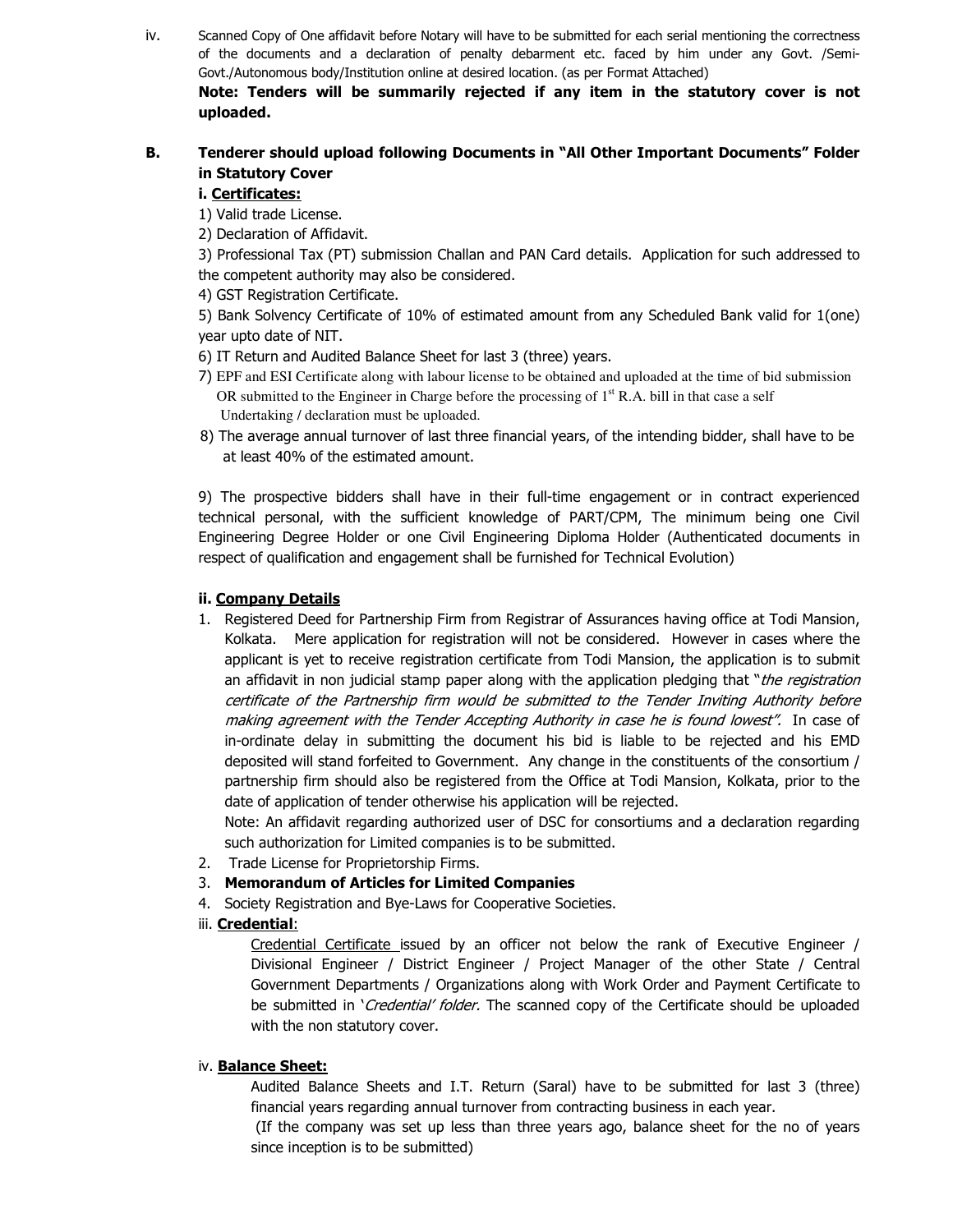### v. **Addenda / Corrigendum: if published**.

**Note:** Contractors are to keep track of all the Addendum / Corrigendum issued with a particular tender and upload the same digitally signed along with the NIT Tenders submitted without the Addendum / Corrigendum will be informal and liable to be rejected.

### vi. **Others: Any other documents found necessary**

**Note: Failure of submission of any one of the above mentioned documents will render the tender liable to summary rejection. This above mentioned documents should be uploading in "All Other Important Documents" folder in Technical Cover.** 

**vii.** The bidder should not have record of poor performance or they should not have been blacklisted by any employer during the last five years prior to the date of the NIT. Such abandonment or punishment will be considered as disqualification towards eligibility. A declaration in this respect through affidavit has to be furnished by the prospective bidders as per Format IV **without which the Technical Bid shall be treated as non responsive**. The scanned copy of the affidavit should be uploaded with the non statutory cover and the hard copy should **preferably be submitted** along with the non statutory documents.

### **2.2.1 Financial Proposal**

The financial proposal should contain the following documents in one cover (folder).

i) Bill of Quantities (BOQ): The contractor is to quote the rate (percentage above or below) online through computer in the space marked for quoting rate in the BOQ (only downloaded copies of the above documents are to be uploaded, virus scanned and digitally signed by the contractor).

### **3. Completion Certificate**:

- i. Completion Certificates for fully completed works during the current year and last five financial years will only be accepted.
- ii. Completion Certificate of work executed in KMDA will be considered. Completion Certificate of works executed in other Departments of State Government or organizations, like Public Works & Public Works (Roads) Department, Irrigation & Waterways Department, Public Health Engineering Department, Sundarban Affairs Department and various other State Government Departments, ZillaParishads, West Bengal Housing Infrastructure Development Corporation Limited (WBHIDCO), West Bengal State Electricity Distribution Company Limited (WBSEDCL), Kolkata Metropolitan Development Authority (KMDA), Kolkata Metropolitan Water Sanitation Authority (KMW&SA), Kolkata Municipal Corporation (KMC), Other Municipalities, Hooghly River Bridge Commissioner (HRBC), Engineering Departments of Central Government and Organisations like Farakka Barrage Project (FBP) Authority, Railways, Kolkata Port Trust (KoPT), and companies owned or managed by the State Government, i.e. Mackintosh Burn Ltd., Westinghouse Saxby Farmer Limited & Britannia Engineering Ltd. may also be considered. Such Completion Certificates are to be issued by an officer not below the rank of Executive Engineer / Divisional Engineer / District Engineer / Project Manager of the other State / Central Government Departments / Organizations.

## 3.1 **Penalty for suppression / distortion of facts**

If any tender fails to produce the original hard copies of the documents (especially Completion Certificates and audited balance sheets), or any other documents on demand of the Tender Evaluation Committee within a specified time frame or if any deviation is the hard copies from the uploaded soft copies of if there is any suppression, the Tender Evaluation Committee upon suggesting suitable punitive measures will bring the matter to the notice of the Chief Engineer concerned immediately and the tenderer may be suspended from participating in the tenders on e-Tender platform of Water Supply Sector, KMDA as per approval of the Chief Engineer for a maximum period 3 (three) years. In addition, his Earnest Money Deposit will stand forfeited to KMDA. The Chief Engineer concerned will issue the necessary orders under intimation to the other Chief Engineers, e-Tendering Cell and also the Department, copy of such order should also invariably to be communicated to the Nodal Officer, e-Governance of this Department with a request to upload the same in the Departmental website.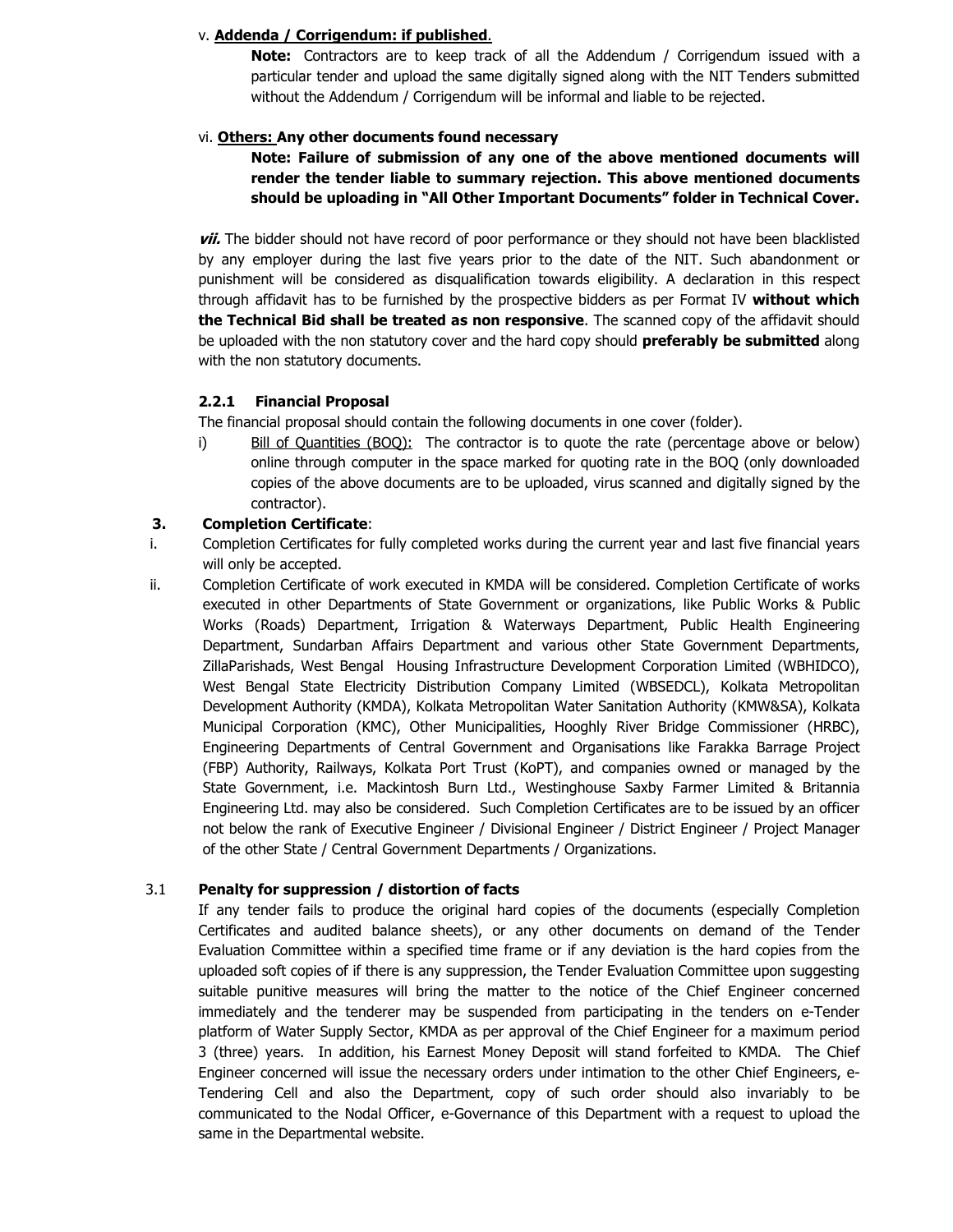## 3.2 **Taxes & duties to be borne by the Contractor**

Income Tax, GST and Other Taxes as per GOVT. Rule to be borne by the contractor and the rate should be quoted accordingly after consideration of all these charges.

## 3.3 **Site inspection before submission of tender**

Before submitting any tender, the intending tenderers should make themselves acquainted thoroughly with the local conditions prevailing at site by actual inspection of the site and taking into consideration all factors and difficulties like to be involved in the execution of work in all respect including transportation of materials, communication facilities, climate conditions, nature of soil, availability of local labour and market rate prevailing in the locality etc. and no claim, whatsoever, will be entertained on these account afterwards. In this connection intending tenderers may contact the office of the Executive Engineer, concerned with the work between 11.30 hours to 16.30 hours on any working day prior to date of submission of tenders.

## 3.4 **Conditional and incomplete tender**

Conditional and incomplete tenders are liable to summary rejection.

# 4. **Opening and evaluation of tender**

# **4.1 Opening of Technical Proposal**

- a) Technical proposals will be opened by the Tender inviting authority or his authorized representative electronically from the website stated above, using their Digital Signature Certificate.
- b) Intending tenderers may remain present at the time of opening if they so desire.
- c) Cover (Folder) for Statutory Documents (vide Clause 3.2A) will be opened first and if found in order, Cover (Folder) for Non-statutory Documents (vide Clause 3.2.B) will be opened. If there is any deficiency in the Statutory Documents, the tender will summarily be rejected.
- d) Decrypted (transformed into readable formats) documents of the Non-statutory Cover will be evaluated to finalize eligible tenderers.

# **4.2 Tender Evaluation Committee (TEC)**

 Committee already constituted for issuance of tender papers for high value tenders, vide CEO, KMDA's order will continue to function as Tender Evaluation Committee (TEC), for evaluation of Technical Proposals of the tenders, until further order.

## **4.3 Uploading so summary list of technically qualified renderers (1st round)**

- i. Pursuant to scrutiny and decision of the Technical Evaluation Committee (TEC), the summary list of eligible tenderers for a particular serial of work whose Financial Proposals will be considered will be uploaded in the web portals.
- ii. While evaluation, the Committee may summon the tenderers and seek clarification / information or additional documents or original hard copy of any of the documents already submitted and if these cannot be produced within the stipulated timeframe, their proposals will be liable for rejection.

## **4.4 Opening and evaluation of Financial Proposal**

- i. Financial proposals of the tenderers declared technically eligible by the Tender Evaluation Committee will be opened electronically by the Tender Inviting Authority from the web portal stated above on the prescribed date.
- ii. The encrypted copies will be decrypted and the rates will be read out to the contractors remaining present at that time.
- iii. After opening of the financial proposal the preliminary summary result containing inter-alia, name of contractors and the rates quoted by them will be uploaded
- iv. If the Tender Accepting Authority is satisfied that the rate obtained is fair and reasonable and there is no scope of further lowering down of rate, he may after having the comparative statement checked, upload the final summary result containing the name of contractors and the rates quoted by them against each work after acceptance of the rate.
- v. The Tender Accepting Authority may ask any of the tenderers to submit analysis to justify the rate quoted by that tenderer.
- 5. **Bid Validity:** The Bid will be valid for **120 days** from the date of opening of the financial bid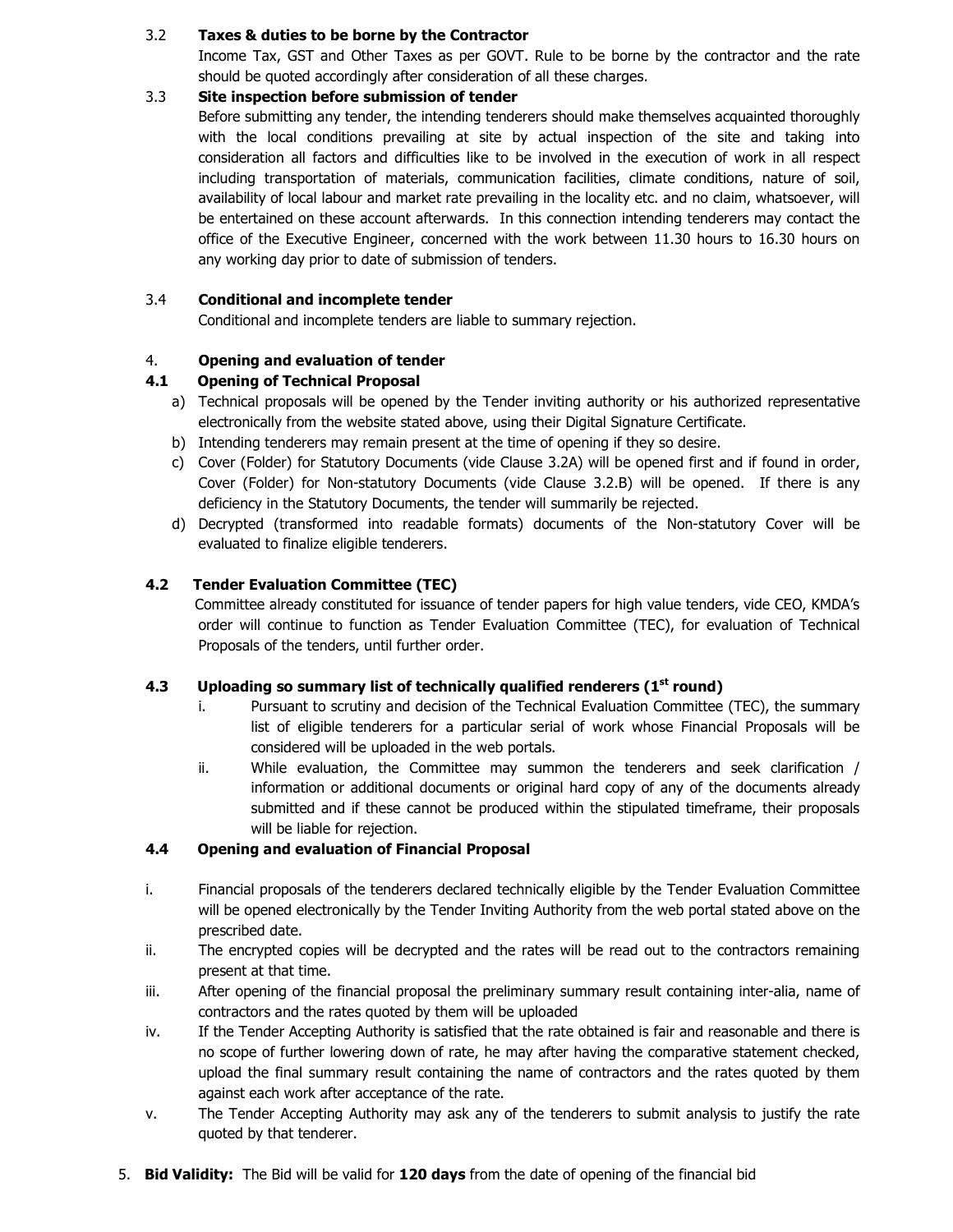### 6. **Acceptance of Tender**

Lowest valid rate should normally be accepted. However, the Tender Accepting Authority does not bind himself to do so and reserves the right to reject any or all the tenders, for valid reasons.

## **6.1 Tender Accepting Authority**

As per prevalent orders of UD&MADept. and KMDA Tender Accepting Authority for different tenders is as follows:

- a) For tenders above upto 2.5 crore: Superintending Engineer,
- b) For tenders above 2.5 croreupto 5.0 crores: Chief Engineer
- c) For tenders of value 5.0 crores or more : With approval of Govt. appointed Tender Committee.

### 6.2 **Execution of Formal tender after acceptance of tender**

The tenderers, whose tender is approved for acceptance, shall within 20days of the receipt of Letter of Acceptance (LOA) to him, will have to execute 'Formal Agreement' with the Tender Accepting Authority in seven/ten copies and one original copy of KMDA Form No. I which may be purchased on Cash Payment/Demand Draft from the office of the Executive Engineer concerned with the work.

6.3 The NIT shall form a part of the contract agreement. On acceptance of the bid, the successful bidder shall have to sign the contract consisting of NIT, instruction to bidders, special terms and conditions, specification, BoQ, Drawing, Rate quoted, LoA and Tender Form I.

## 7. **Payment**

The payment of RA as well as final bill for any work will be made according to the availability of fund and no claim to delay in payment will be entertained.

### **8. Security Deposit**

Security Deposit towards performance Security amounting to 3 % (including deposited 2% earnest money) of the work value shall be deducted in total from the all R/A bills and Final Bill as per prevailing order. No interest will be paid on Security Deposit. Earnest Money @ 2% of the estimated value put to tender would be converted to Security Deposit in case of the successful bidder.

After completion of the work, the Contractor may opt for refund of the Security Deposit by replacing equal amount of Bank Guarantee of scheduled Bank valid up to 3 months beyond the defect liability period.

#### 9. **Defect Liability:**

- i) The contract will have the Defect liability for a period of 1 (One) Year from the date of successful completion of the work.
- ii) Prospective Bidder shall have to execute the work in such manner so that appropriate service level of the work under improvement is to be maintained during progress of the work and during Defect Liability Period from the date of successful completion of the work up to the entire satisfaction of the Engineer in Charge. If any defect / damage is detected during this period as mentioned above the contractor shall make the same good at his own expense to the satisfaction of the of the Engineer in Charge or in default the Engineer in Charge may cause the same to be made good by other agency and deduct the cost (of which the certificate of the Engineer in Charge shall be final) from his security deposit or any sums that may be then, or at any time thereafter become due to the contractor. Security Deposit shall become payable only during Defect Liability Period as mentioned in clause for Security Deposit in NIT after making necessary deduction if applicable.
- 10. If any discrepancy arises between two similar clauses on different notification, the clauses as stated in later notification will supersede former on following sequence :
- a) Tender Form No. I of KMDA
- b) N.I.T.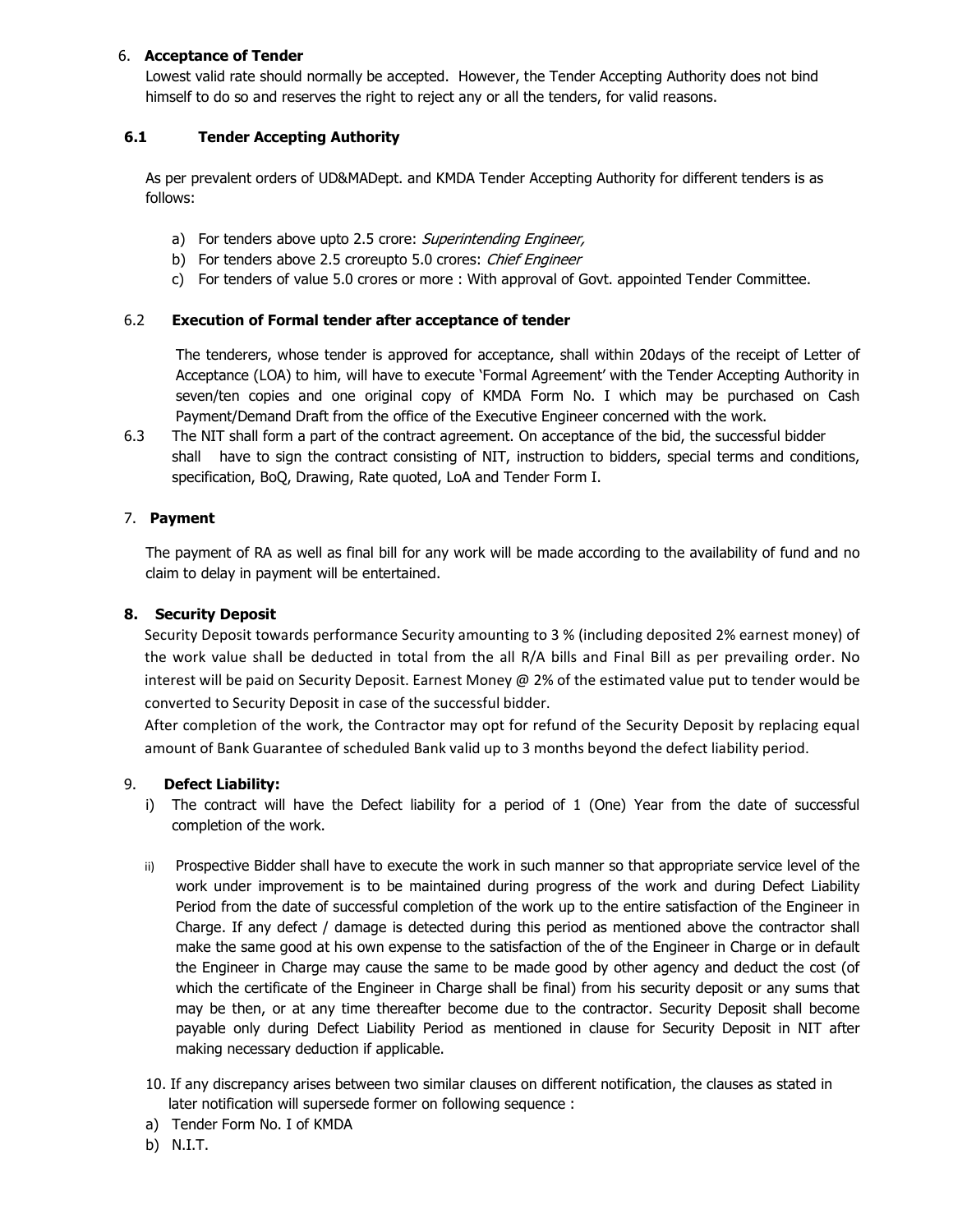### **11. Withdrawal of Tender**

As per NIC Rules.

### **12. Schedule of Dates for e-Tendering**

| SI.<br>N <sub>0</sub> | <b>Activity</b>                                                    | Date & Time               |  |  |
|-----------------------|--------------------------------------------------------------------|---------------------------|--|--|
| 1.                    | <b>Publishing Date</b>                                             | 23.06.2022 at 17.00 Hrs   |  |  |
| 2.                    | Document Download start date                                       | 23.06.2022 at 17.10 Hrs   |  |  |
| 3.                    | Bid submission start date                                          | 23.06.2022 at 17.15 Hrs   |  |  |
| 4.                    | Submission of Pre Bid Queries                                      | 30.06.2022 up to 17:00Hrs |  |  |
| 5.                    | Pre Bid Queries Meeting                                            | 04.07.2022 at 12.00 Noon  |  |  |
| 5.                    | Uploading of reply to Pre Bid queries                              | 05.07.2022 at 17:30 Hrs   |  |  |
| 7.                    | Document Download end date                                         | 15.07.2022 at 17:00 Hrs   |  |  |
| 8.                    | Bid submission end date                                            | 15.07.2022 at 17:50 Hrs   |  |  |
| 8.                    | Technical Bid opening date                                         | 18.07.2022 at 14:00 Hrs   |  |  |
| 10.                   | Uploading of preliminary list of Technically<br>qualified bidders. | To be notified later      |  |  |
| 11.                   | Uploading of final list of Technically qualified                   | D <sub>0</sub>            |  |  |
|                       | bidders.                                                           |                           |  |  |
| 12.                   | Financial Bid opening date                                         | Do                        |  |  |
| 13.                   | Uploading of Financial Bid evaluation sheet                        | Do                        |  |  |

#### 13. **Pre Bid Queries:**

The intending bidders has to submit their queries in online through the specified e-mail ID (sewc.ws.kmda@gmail.com) to the Tender Inviting Authority before date of Submission of Pre Bid-Queries meeting to be held at Unnayan Bhavan.

## **Additional Terms & Conditions**

- 1. The Executive Engineer of the Division concerned will be the Engineer-in-Charge in respect of the contract and all correspondence concerning rates, claims, change in specification and/or design and similar important matters will be valid only if made by the Engineer-in-Charge. If any correspondence of above tender is made with Officers other than the Engineer-in-charge for speedy execution of works, the same will not be valid unless copies are sent to the Engineer-in-Charge and approved by him. The instruction given by the Assistant Engineer and the Technical Assistant on behalf of the Engineer-in-Charge shall also be valid (who have been authorized to carry out the work on behalf of the Engineer-in-Charge) regarding specification, supervision, approval of materials and workmanship. In case of dispute, the decision of Engineer-in-Charge shall be final and binding.
- 2. The acceptance of the tender will rest with the Tender Accepting Authority without assigning reason thereof. The accepting authority reserves right to reject any or all tenders without assigning any reason thereof.
- 3. There shall be no provision for arbitration
- 4. The Bidder shall have to comply with the provisions of (a) Contract labour (Regulation & abolition) Rules, 1970(b) Minimum Wages Act 1948 or the modification thereof or any other laws relating thereto as will be in force from time to time.
- 5. Department shall not entertain any claim whatsoever from the contractor for payment of compensation on account of idle labouror machinery on any ground including non-possession of land or any other reason.
- 6. The Authority shall not be held liable for any compensation due to idling of man & machineries for any circumstances including untimely rains, other natural calamities, strike etc.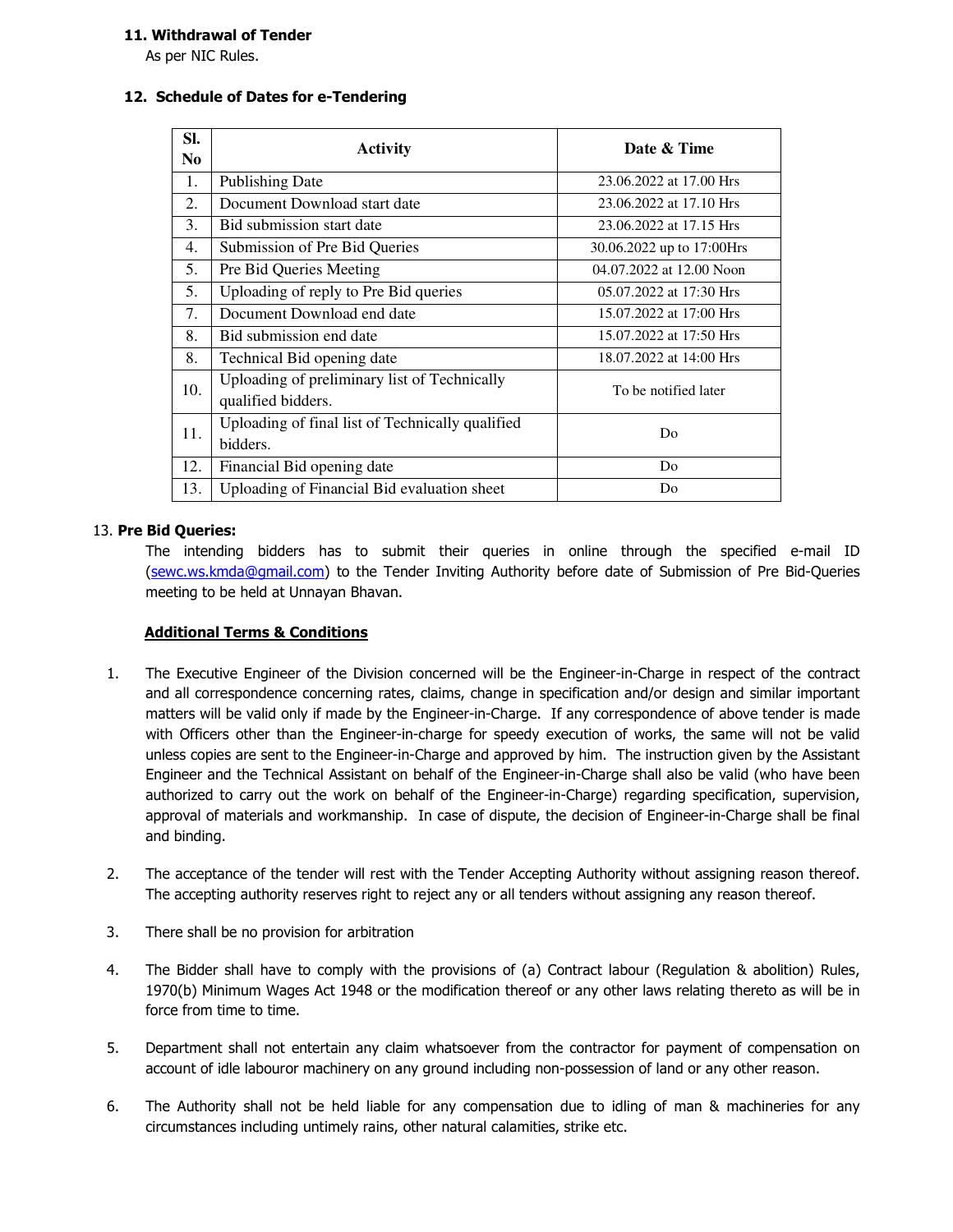- 7. Imposition of any duty / tax / royalty etc. whatsoever of its nature (after work order / Commencement and completion of the work) is to be borne by the bidder. Original challans of those materials, which are procured by the bidder, may be asked to be submitted for verification.
- 8. No mobilization / secured advance will be allowed unless specified otherwise.
- 9. Income Tax, GST and other Taxes if any are to be paid by the contractor. No extra payment will be made for these. The rates of supply and finished work items are inclusive of these.
- 10. All working tools and plants, electricity supply, scaffolding, construction of vats & platforms will have to be arranged by the contractor at his own cost.
- 11. The contractor shall supply mazdoors, bamboos, ropes, pegs, flags etc. for layi0ng out the work and for taking and checking measurements for which no extra payment will be made.
- 12. The contractor should see the site of works and tender documents, drawings etc. before submitting tender and satisfy himself regarding the condition and nature of works and ascertain difficulties that might be encountered in executing the work, carrying materials to the site work, availability of drinking water and other human requirements and security etc. The Engineer-in-Charge may order the contractor to suspend any work that may be subjected to damage by climate conditions. No claim will be entertained on this account. The contractor will not be entitled to any claim or extra rate on any accounts.
- 13. A machine page numbered Site Order book (with triplicate copy) will have to be maintained at site by the contractor and the same has got to be issued from the Engineer-in-Charge before commencement of the work. Instructions given by inspecting officers will be recorded in this book and the contractor must note down the action taken by him in this connection as quickly as possible.
- 14. The work will have to be completed within the time mentioned in the tender notice. A suitable work program is to be submitted by the contractor within 7(seven) days from the date of receipt of work order which should satisfy the time limit of completion. The contractor should inform in writing the name of his authorized representative at site within 7 (seven) days from the date of receipt of work order who will receive instruction of the work, sign measurement book, bills and other Govt. papers etc.
- 15. No compensation for idle labour, establishment charge or on other reasons such as variation of price index etc. will be entertained.
- 16. All possible precautions should be taken for the safety of the people and work force deployed at worksite as per safety rule in force Contractor will remain responsible for his labour in respect of his liabilities under the Workmen's Compensation Act etc. He must deal with such cases as promptly as possible. Proper road signs as per P.W.D. practice will have to be made by the contractor at his own costs while operating a republic thoroughfare.
- 17. The contractor will have to maintain qualified technical employees and/or Apprentices at site as per prevailing Apprentice Act or other Department Rules & Orders circulated from time to time.
- 18. The contractor will have to accept the work program and priority of work fixed by the Engineer-in-Charge so that most vulnerable reach and / or vulnerable items be completed before the date needed by the Department due to impending monsoon or rise of water level or for other reasons.
- 19. The quantities of different items of work mentioned in the tender schedule or in work order are only tentative. In actual work, these may vary considerably. Payment will be made on the basis of works actually done in different items and no claim will be entertained for reduction of quantities in some items or for omission of some items. For execution of quantitative excess of any item beyond 10% or supplementary works, approval of the Superintending Engineer / Chief Engineer would be required depending on whoever be the Tender Accepting Authority, before making payment.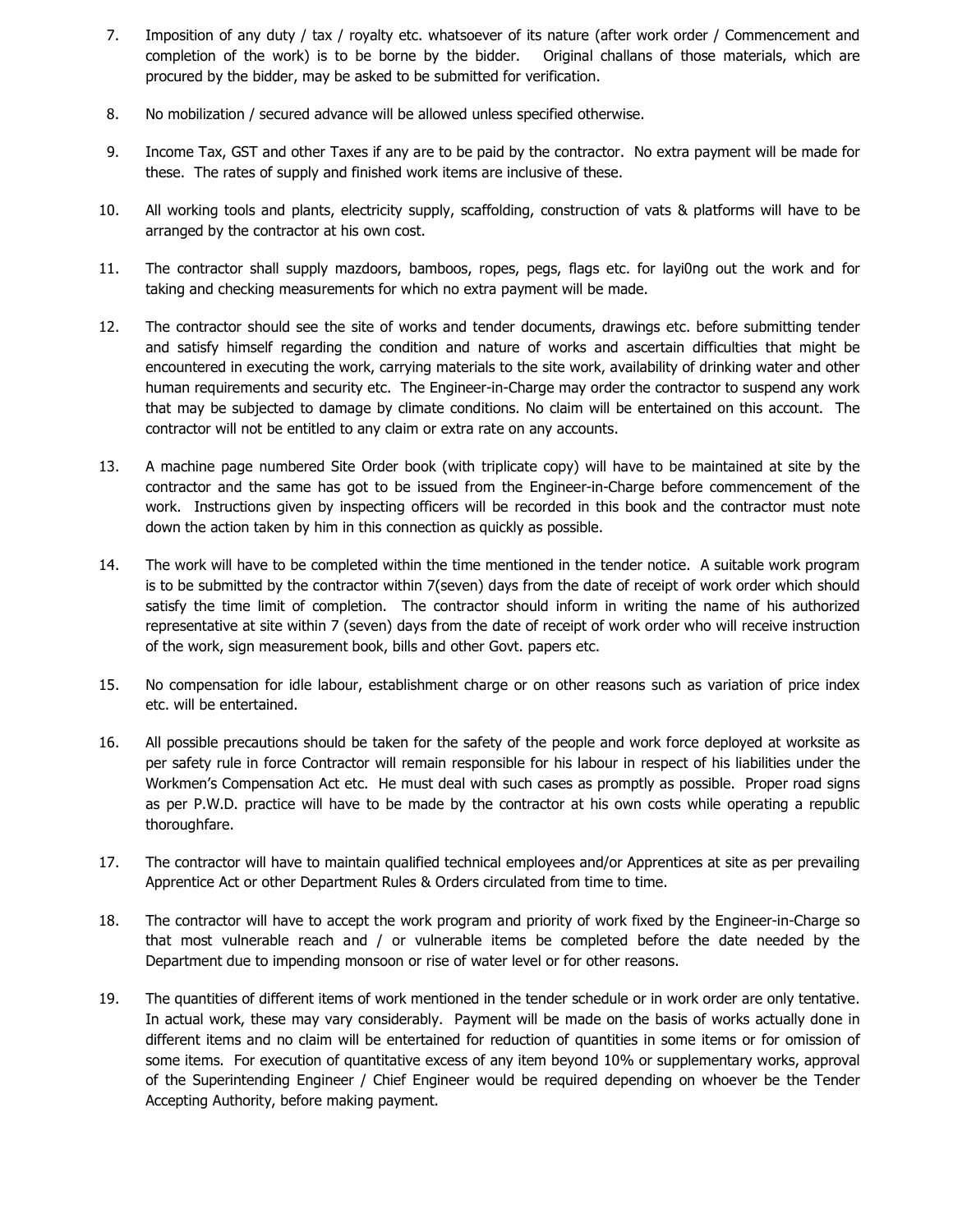- 20. The contractor has to arrange for all necessary testing of materials supplied by contractor or any component of executed work from a NABL accredited lab/KMDA laboratory/JU or IIST lab at his own cost as directed by the Engineer in Charge.
- **21. Department will not supply any construction materials like cement, steel etc. to the contractors for execution of works. The contractors will have to arrange proper stacking, guarding and transportation from nearest delivery point at site including loading & unloading etc. All construction materials have to be supplied by the contractor at their own cost.**
- 22. Any materials brought to site by contractor must be subject to approval of the Engineer-in-Charge. The rejected materials must be removed by the contractor from the site at his own cost within 24 hrs. of issue of the order to that effect. The rates in the schedule are inclusive of cost and carriage of all materials to worksite. The materials will have to be supplied in phase with due intimation to the Sub-Divisional Officer concerned in conformity with the progress if the work. For special type of materials, relevant Data Sheet containing the name of the Manufacturers. Test Report etc. will also be submitted in each occasion. Engineer-in-Charge may conduct independent test on the samples drawn randomly before according approval for using the materials at site. In this regard decision of Engineer-in-Charge is final and binding.

SUPERINTENDING ENGINEER WEST CIRCLE, W&S SECTOR, KMDA

Dated: 16.06.2022

No: 06/1(9)/SE(WC)/W&S/KMDA/T-22-23 Copy forwarded for information to:

 $1.$ The Chairman, North Dum Dum Municipality.

- The Director General (Water and Sanitation Sector) KMDA. 2.
- 3. The Chief Engineer, W&S Sector, KMDA
- The Dy. Secretary, Public Relation Cell, KMDA along with four copies of this NIT for publication in three leading dailies of which one must be in English and for display this NIT in website of KMDA and Govt. of West Bengal as per CEO's order No. 192(2)(18)N-316/KMDA/FA000/05 Dated 10.01.2008.
- 5. The Director of Finance, KMDA.
- 6. The Executive Engineer North Division W&S Sector, KMDA
- 7. The A.C.F.A. W&S Sector, KMDA, Committee Member
- The Head Estimator West Circle, W&S Sector, KMDA. 8.
- 9. Office copy.

16/06/12

SUPERINTENDING ENGINEER WEST CIRCLE, W&S SECTOR, KMDA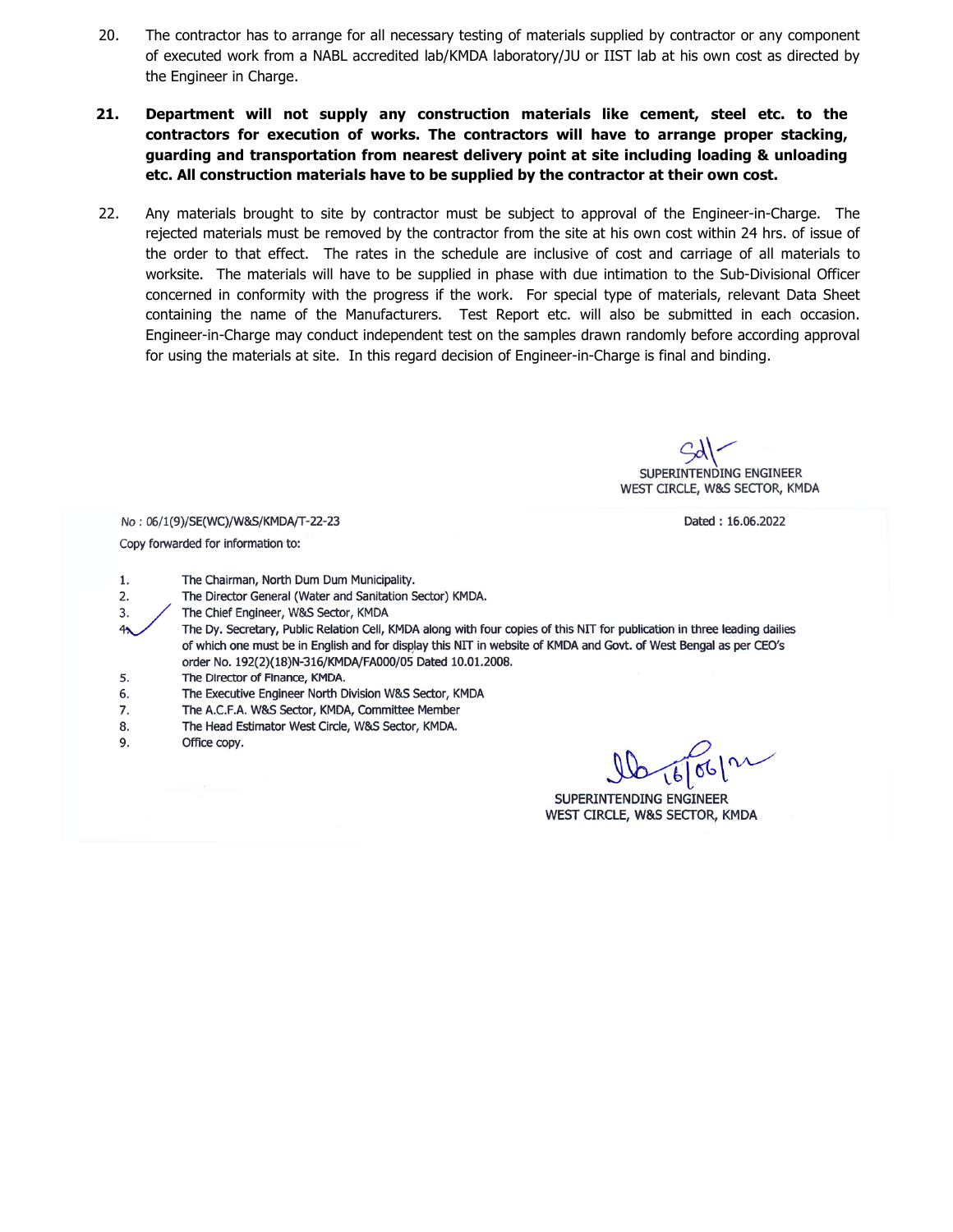# **FORM 1**

## **APPLICATION FOR TENDER**

**To The Superintending Engineer WEST CIRCLE, W&S SECTOR, KMDA** 

**Tender No. …………………………………………………** 

**Serial No. of Work applied for : ………………………** 

**Amount put to tender: …………………………………..** 

Dear Sir,

 Having examined the Statutory, Non statutory & NIT documents, I/We hereby like to state that I/we willfully accept all your conditions and offer to execute the works as per Tender no and Serial no. stand above. I/We also agree to remedy the defects after/during execution of the above work in conformity with the conditions of contract, specifications, drawings, bill of quantities and addenda.

| Duly authorized to sign bids<br>(In block capitals or typed) |
|--------------------------------------------------------------|
|                                                              |
|                                                              |
|                                                              |
|                                                              |
|                                                              |
|                                                              |
|                                                              |